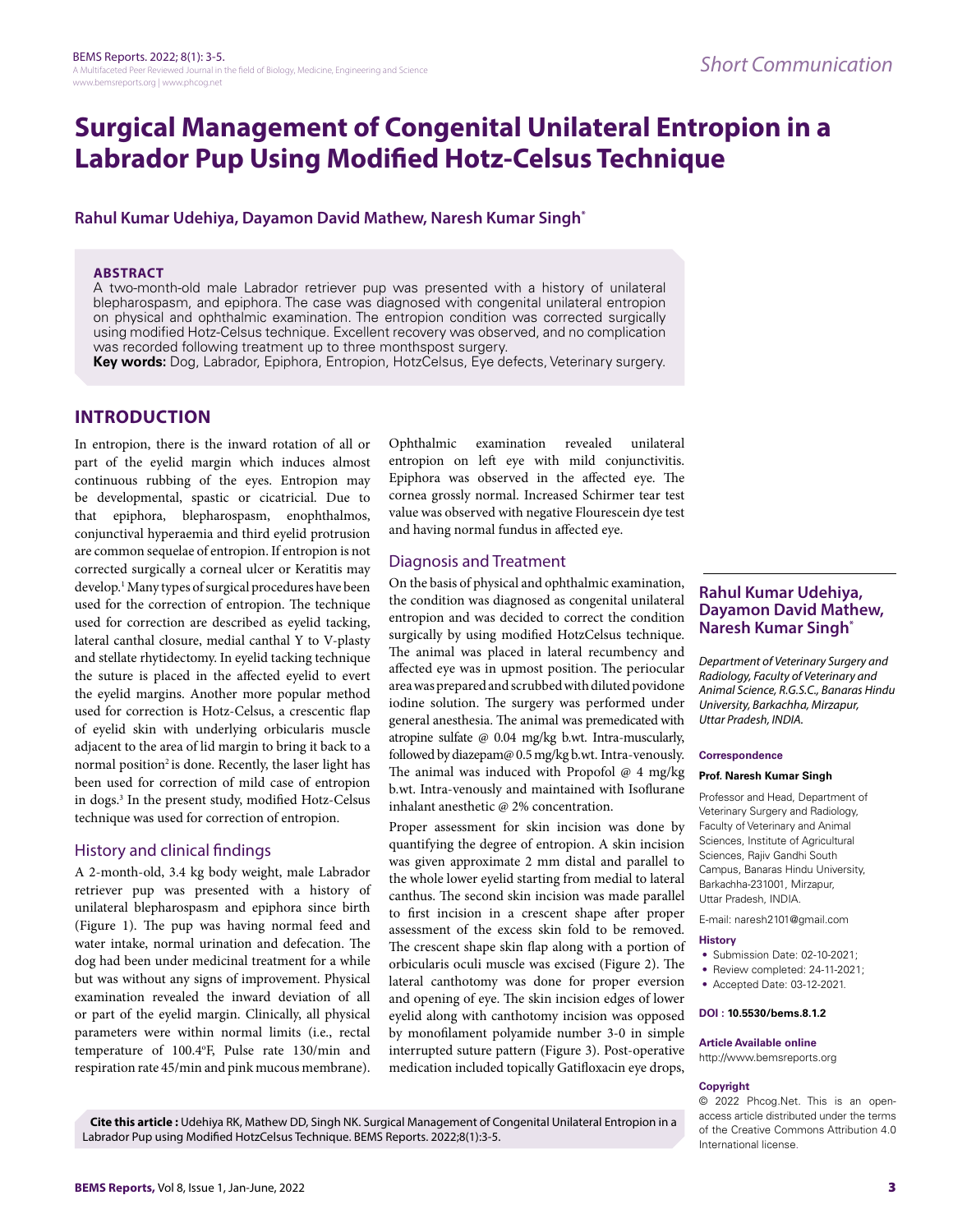



**Figure 3:** Photographs showing the Hotz-celsus procedure with cathotomy.

Figure 4: Photographs showing recovery with no complication on 12<sup>th</sup> postoperative day.

injury, Elizabethan collar was advised for two weeks. After twelve days of surgery, the sutures were removed. The dog was monitored through telecommunication for any type of discharge or ocular irritation to check condition of eye. Excellent recovery was observed, and no complication was recorded up to three months following the treatment (Figure 4).

**Figure 1:** Photographs showing entropion of the lower eyelids with blepharospasm and epiphora.



**Figure 2:** Photographs showing excision of crescent shape skin flap along with a portion of orbicularis oculi muscle from the lower eyelids.

1-2 drops instilled four times in a day for 7 days, carboxymethylcellulose eye drops, 1-2 drops instilled three times in a day topically for 3 days and topical application of neomycin ophthalmic ointment at the suture site for 5 days. Oral cephalexin drops twice daily for 5 days and oral meloxicam drops once for three days given postoperatively. To avoid self-